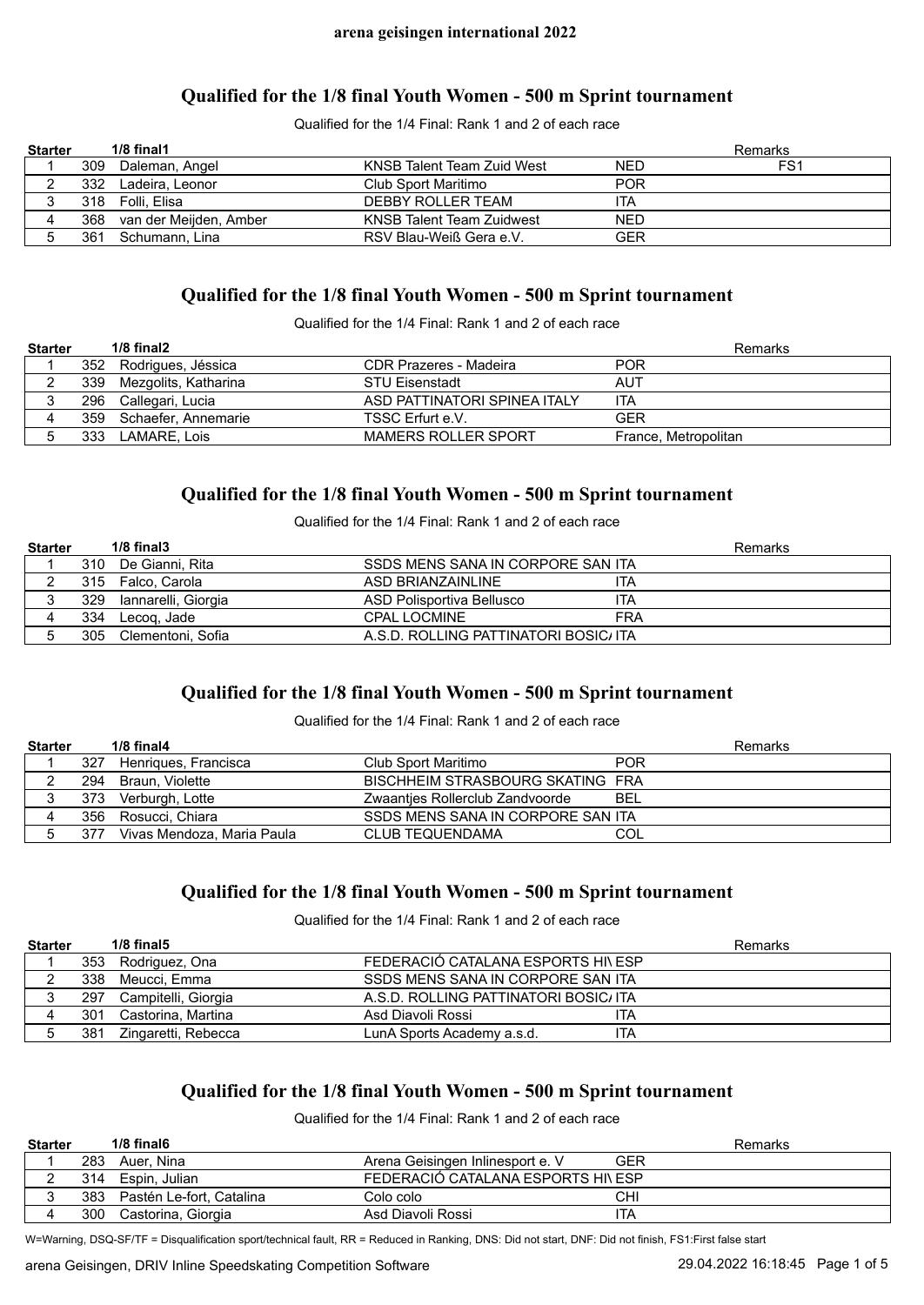# **Qualified for the 1/8 final Youth Women - 500 m Sprint tournament**

Qualified for the 1/4 Final: Rank 1 and 2 of each race

| <b>Starter</b> |     | 1/8 final7                    |                                         | Remarks |
|----------------|-----|-------------------------------|-----------------------------------------|---------|
|                |     | 320 Fritz Barrera, Maria Jose | <b>AVIVAS</b><br>COL                    |         |
|                | 326 | Hanzelkova, Viktorie          | IN-LINE VESELÍ<br>CZE                   |         |
|                |     | 286 Bedon, Julia              | ASD Polisportiva Bellusco<br>ITA        |         |
|                |     | 345 Pasquarella, Gabriella    | GTC2022 Simmons Racing Team Florid: USA |         |
|                | 303 | Cherubini. Matilde            | SSDS MENS SANA IN CORPORE SAN ITA       |         |

# **Qualified for the 1/8 final Youth Women - 500 m Sprint tournament**

Qualified for the 1/4 Final: Rank 1 and 2 of each race

| <b>Starter</b> |     | $1/8$ final $8$      |                                       | Remarks              |
|----------------|-----|----------------------|---------------------------------------|----------------------|
|                | 369 | Vansteenkiste, Lyssa | Zwaanties Rollerclub Zandvoorde       | BEL                  |
|                | 288 | Biondi. Matilde      | A.S.D. ROLLING PATTINATORI BOSIC/ ITA |                      |
|                |     | 362 Seoane, Monica   | FEDERACIÓ CATALANA ESPORTS HI\ ESP    |                      |
|                |     | 282 Aubert, Noah     | ARVOR ROLLER SPORT                    | France, Metropolitan |
|                | 337 | Marlein, Caley       | Zwaantjes Rollerclub Zandvoorde       | BEL                  |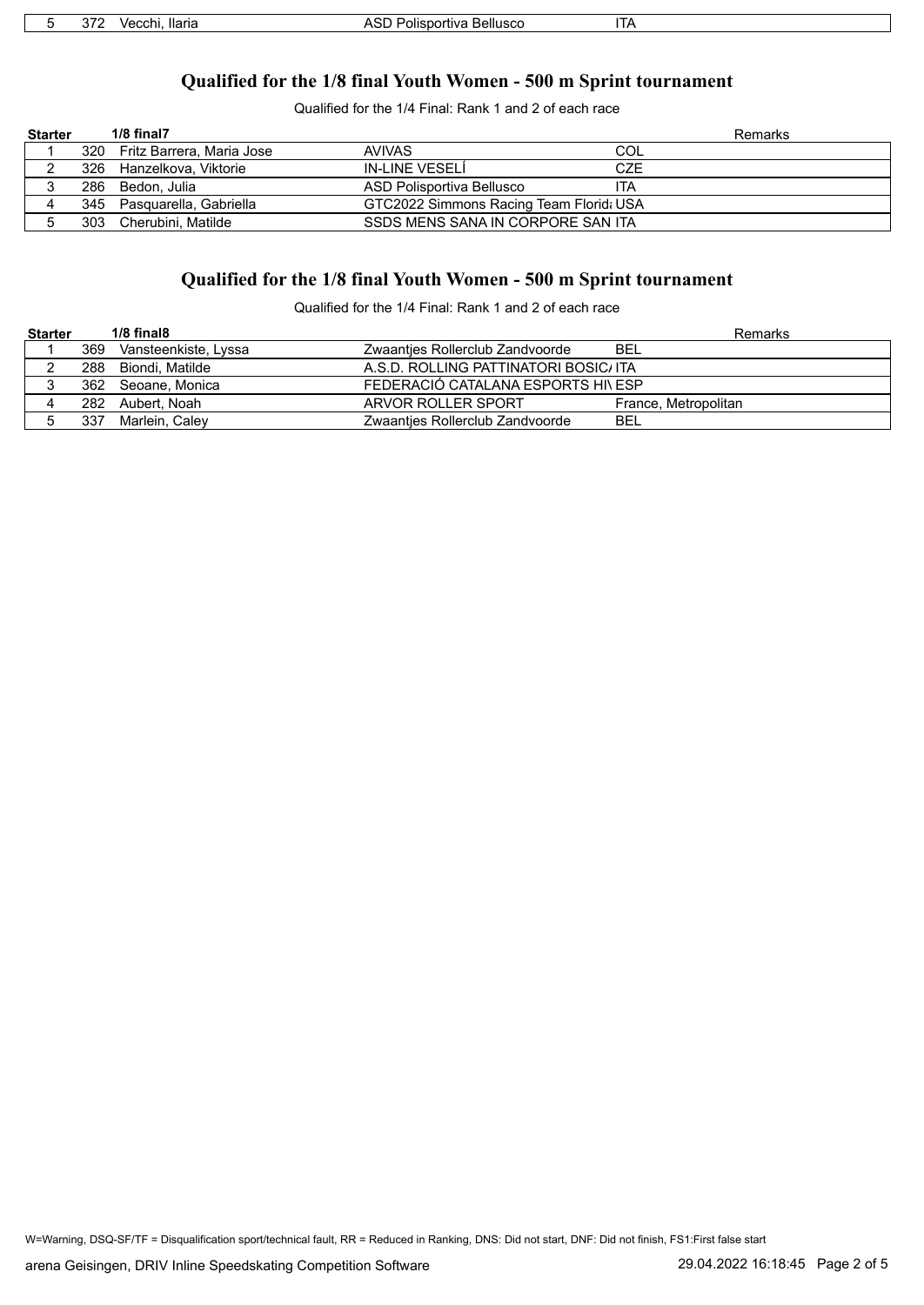### **Results qualification Youth Women - 500 m Sprint tournament**

Qualified for the 1/8 Final: 40 best time

| <b>Results</b> | <b>Qualification1</b>           |                                    |                                       | Rank | Points/Time Remarks |
|----------------|---------------------------------|------------------------------------|---------------------------------------|------|---------------------|
|                | 353 Rodriguez, Ona              | FEDERACIÓ CATALANA ES ESP          | 1                                     |      | 46,502              |
|                | 335 Leemans, Louka              | Rolschaatsclub Heverlee            | $\overline{c}$<br><b>BEL</b>          |      | 48,475              |
|                | 324 Haemels, Merel              | Reko Rollerclub Zemst              | $\overline{3}$<br><b>BEL</b>          |      | 48,582              |
|                | 382 Zolvan, Barbara             | Tornado Team                       | 4<br><b>HUN</b>                       |      | 48,837              |
|                | 306 Cnossen, Anouk              | <b>KNSB Talent Team Noord</b>      | 5<br><b>NED</b>                       |      | 49,596              |
| <b>Results</b> | <b>Qualification2</b>           |                                    |                                       | Rank | Points/Time Remarks |
|                | 369 Vansteenkiste, Lyssa        | Zwaantjes Rollerclub Zandvc BEL    | 1                                     |      | 46,937              |
|                | 334 Lecoq, Jade                 | <b>CPAL LOCMINE</b>                | <b>FRA</b><br>2                       |      | 48,034              |
|                | 361 Schumann, Lina              | RSV Blau-Weiß Gera e.V.            | 3<br><b>GER</b>                       |      | 48,072              |
|                | 376 Viganó, Giulia              | ASCO SKATING CONCORE ITA           | $\overline{4}$                        |      | 48,891              |
|                | 316 Felicioni, Alessia          | A.S.D Rolling pattinatiori Bos ITA | 5                                     |      | 48,998 FS1          |
| <b>Results</b> | Qualification3                  |                                    |                                       | Rank | Points/Time Remarks |
|                | 283 Auer, Nina                  | Arena Geisingen Inlinesport        | <b>GER</b><br>1                       |      | 46,540              |
|                | 333 LAMARE, Lois                | <b>MAMERS ROLLER SPORT</b>         | France, Metropolitar2                 |      | 48,089              |
|                | 305 Clementoni, Sofia           | A.S.D. ROLLING PATTINAT(           | <b>ITA</b><br>3                       |      | 48,089              |
|                | 351 Rocchetti, Susanna          | Bi Roller Pattinaggio Biella       | $\overline{4}$<br><b>ITA</b>          |      | 48,508              |
|                | 374 Vezzoli, Sara               | ASD Polisportiva Bellusco          | 5<br><b>ITA</b>                       |      |                     |
| <b>Results</b> | Qualification4                  |                                    |                                       | Rank | Points/Time Remarks |
|                | 327 Henriques, Francisca        | Club Sport Maritimo                | <b>POR</b><br>1                       |      | 46,442              |
|                | 329 Iannarelli, Giorgia         | ASD Polisportiva Bellusco          | $\overline{c}$<br><b>ITA</b>          |      | 47,720              |
|                | 362 Seoane, Monica              | FEDERACIÓ CATALANA ES ESP          | $\overline{3}$                        |      | 47,841              |
|                | 337 Marlein, Caley              | Zwaantjes Rollerclub Zandvc BEL    | $\overline{4}$                        |      | 48,349              |
|                | 281 Angelini, Gloria            | A.S.D. ROLLING PATTINAT( ITA       | 5                                     |      | 49,003              |
| <b>Results</b> | Qualification5                  |                                    |                                       | Rank | Points/Time Remarks |
|                | 309 Daleman, Angel              | KNSB Talent Team Zuid Wes NED      | 1                                     |      | 46,059 FS1          |
|                | 296 Callegari, Lucia            | ASD PATTINATORI SPINEA             | 2<br><b>ITA</b>                       |      | 47,657              |
|                | 319 Freitas, Ana Rita           | CDR SANTANENSE - Madei POR         | $\overline{3}$                        |      | 48,647              |
|                | 363 Serafin, Giulia             | SSDS MENS SANA IN CORI ITA         | $\overline{\mathbf{4}}$               |      | 49,115              |
|                | 344 Oronzo, Naike               | A.S.D. ROLLING PATTINAT( ITA       | 5                                     |      | 49,314              |
|                | 287 Beek, Jette                 | Skeelerclub Oost Veluwe            | <b>NED</b>                            |      | <b>DNS</b>          |
| <b>Results</b> | Qualification6                  |                                    |                                       | Rank | Points/Time Remarks |
|                | 352 Rodrigues, Jéssica          | <b>CDR Prazeres - Madeira</b>      | <b>POR</b><br>1                       |      | 46,323              |
|                | 332 Ladeira, Leonor             | Club Sport Maritimo                | $\overline{\mathbf{c}}$<br><b>POR</b> |      | 47,584              |
|                | 303 Cherubini, Matilde          | SSDS MENS SANA IN CORI ITA         | 3                                     |      | 48,326              |
|                | 317 Ferretto, Dora              | Bi Roller Pattinaggio Biella       | <b>ITA</b><br>4                       |      | 49,581              |
|                | 354 Rodriguez Pacheco, Maria    | CPV EL PRAT                        | <b>ESP</b><br>5                       |      | 49,617              |
|                | 370 Vargas Pinzon, Maria Camila | Bogotá idrd                        | COL                                   |      | <b>DNS</b>          |
| <b>Results</b> | <b>Qualification7</b>           |                                    |                                       | Rank | Points/Time Remarks |
|                | 297 Campitelli, Giorgia         | A.S.D. ROLLING PATTINAT(           | <b>ITA</b><br>1                       |      | 47,765              |
|                | 383 Pastén Le-fort, Catalina    | Colo colo                          | 2<br><b>CHI</b>                       |      | 47,820              |
|                | 300 Castorina, Giorgia          | Asd Diavoli Rossi                  | 3<br><b>ITA</b>                       |      | 47,978              |
|                | 342 Nicolaij, Elbrich           | <b>KNSB Talent Team Noord</b>      | 4<br><b>NED</b>                       |      | 49,510              |
|                | 331 Korenberg, Esther           | <b>Skeelerclub Oost Veluwe</b>     | 5<br><b>NED</b>                       |      | 50,683              |
|                | 360 Schilder, Sofia             | Radboud Inline-skating             | <b>NED</b>                            |      | <b>DNS</b>          |
| <b>Results</b> | Qualification8                  |                                    |                                       | Rank | Points/Time Remarks |
|                | 310 De Gianni, Rita             | SSDS MENS SANA IN CORI             | <b>ITA</b><br>1                       |      | 46,413              |
|                | 320 Fritz Barrera, Maria Jose   | <b>AVIVAS</b>                      | COL<br>2                              |      | 46,775              |
|                | 372 Vecchi, llaria              | ASD Polisportiva Bellusco          | 3<br><b>ITA</b>                       |      | 48,263              |
|                | 299 Carraro, Elisabetta         | <b>G.S.S. GRUPPO SPORTIVC</b>      | 4<br><b>ITA</b>                       |      | 48,434 FS1          |
|                | 293 Brambilla, Viola            | ASD Polisportiva Bellusco          | <b>ITA</b><br>5                       |      | 50,565              |
|                | 290 Bollaers, Lena              | Rolschaatsclub Heverlee            | <b>BEL</b>                            |      | <b>DNS</b>          |
| <b>Results</b> | Qualification9                  |                                    |                                       | Rank | Points/Time Remarks |
|                | 315 Falco, Carola               | ASD BRIANZAINLINE                  | <b>ITA</b><br>1                       |      | 47,550              |
|                | 282 Aubert, Noah                | ARVOR ROLLER SPORT                 | France, Metropolitar2                 |      | 47,851              |
|                | 377 Vivas Mendoza, Maria Paula  | <b>CLUB TEQUENDAMA</b>             | <b>COL</b><br>3                       |      | 48,163              |
|                | 325 Hänsel, Kira                | <b>SC DHfK Leipzig</b>             | 4<br><b>GER</b>                       |      | 48,797              |

W=Warning, DSQ-SF/TF = Disqualification sport/technical fault, RR = Reduced in Ranking, DNS: Did not start, DNF: Did not finish, FS1:First false start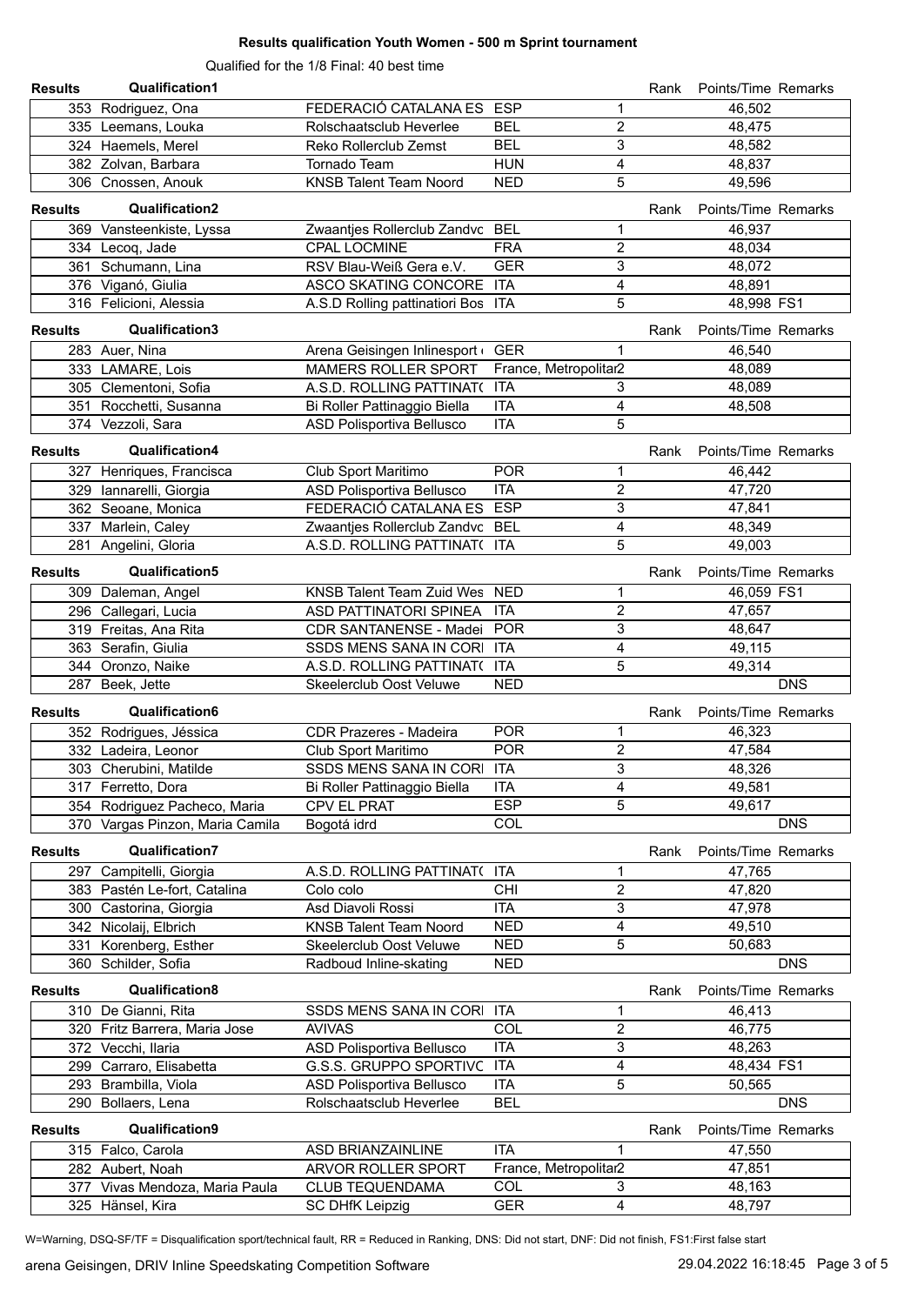### **Results qualification Youth Women - 500 m Sprint tournament**

Qualified for the 1/8 Final: 40 best time

| <b>Results</b> | Qualification9             |                                  |                       |                | Rank | Points/Time Remarks |            |
|----------------|----------------------------|----------------------------------|-----------------------|----------------|------|---------------------|------------|
|                | 302 Cavalli, Chiara        | <b>DEBBY ROLLER TEAM</b>         | <b>ITA</b>            | 5              |      | 49,327              |            |
|                | 328 Hradecka, Tereza       | Sokol Běchovice II               | <b>CZE</b>            |                |      |                     | <b>DNS</b> |
| <b>Results</b> | <b>Qualification10</b>     |                                  |                       |                | Rank | Points/Time Remarks |            |
|                | 314 Espin, Julian          | FEDERACIÓ CATALANA ES            | <b>ESP</b>            | 1              |      | 47,462              |            |
| 301            | Castorina, Martina         | Asd Diavoli Rossi                | <b>ITA</b>            | $\overline{2}$ |      | 48,016              |            |
|                | 343 Nijboer, Sophie        | <b>KNSB Talent Team Noord</b>    | <b>NED</b>            | 3              |      | 49,097              |            |
|                | 346 Pasquinotti, Greta     | LunA Sports Academy a.s.d.       | <b>ITA</b>            | 4              |      | 49,773 FS1          |            |
|                | 308 Czäczine, Zora Lilly   | <b>TSG Aufbau Union Dessau</b>   | <b>GER</b>            | 5              |      | 49,810              |            |
|                | 330 Kaiser, Katja          | Arena Geisingen inlineSport      | <b>GER</b>            | 6              |      | 49,916              |            |
|                |                            |                                  |                       |                |      |                     |            |
| <b>Results</b> | <b>Qualification11</b>     |                                  |                       |                | Rank | Points/Time Remarks |            |
|                | 359 Schaefer, Annemarie    | TSSC Erfurt e.V.                 | <b>GER</b>            | 1              |      | 48,069              |            |
|                | 368 van der Meijden, Amber | <b>KNSB Talent Team Zuidwest</b> | <b>NED</b>            | $\overline{2}$ |      | 48,069              |            |
|                | 381 Zingaretti, Rebecca    | LunA Sports Academy a.s.d.       | <b>ITA</b>            | 3              |      | 48,214              |            |
|                | 349 Pracharova, Johana     | RTS Praha                        | <b>CZE</b>            | 4              |      | 48,383              |            |
|                | 284 Balasini, Sofia        | ASD ROTELLISTICA ROSEI ITA       |                       | 5              |      | 50,556              |            |
|                | 364 Steegstra, Isa         | <b>KNSB Talent Team Noord</b>    | <b>NED</b>            |                |      |                     | <b>DNS</b> |
| <b>Results</b> | Qualification12            |                                  |                       |                | Rank | Points/Time Remarks |            |
|                | 286 Bedon, Julia           | ASD Polisportiva Bellusco        | <b>ITA</b>            | 1              |      | 47,837              |            |
| 311            | De Lange, Milou            | <b>KNSB Talent Team Zuidwest</b> | <b>NED</b>            | $\overline{2}$ |      | 48,739              |            |
| 291            | Boos, Janne                | <b>KTT Noordwest Inline</b>      | <b>NED</b>            | 3              |      | 49,088 FS1          |            |
|                | 298 Carraro, Eleonora      | G.S.S. GRUPPO SPORTIVC ITA       |                       | 4              |      | 49,153              |            |
|                | 323 Günsch, Lina Sara      | Speedskating Arnstadt e.V.       | <b>GER</b>            | 5              |      | 49,837              |            |
|                | 285 Balena, Flavia         | A.S.D. ROLLING PATTINAT( ITA     |                       |                |      |                     | <b>DNS</b> |
| <b>Results</b> | Qualification13            |                                  |                       |                | Rank | Points/Time Remarks |            |
|                | 345 Pasquarella, Gabriella | GTC2022 Simmons Racing 1         | <b>USA</b>            | 1              |      | 47,854              |            |
|                | 348 Pracharova, Monika     | RTS Praha                        | <b>CZE</b>            | $\mathcal{P}$  |      | 48,763              |            |
|                | 304 CHOPIN, Celia          | <b>MAMERS ROLLER SPORT</b>       | France, Metropolitar3 |                |      | 48,916              |            |
|                | 336 Libetti, Ambra         | A.S.D. ROLLING PATTINAT( ITA     |                       | 4              |      | 49,962              |            |
|                | 340 Minghi, Margherita     | SSDS MENS SANA IN CORI ITA       |                       |                |      |                     | <b>DNS</b> |
|                |                            |                                  |                       |                |      |                     |            |
|                | 365 Tellez Nin, Mireia     | CPV EL PRAT                      | <b>ESP</b>            |                |      |                     | <b>DNS</b> |
|                |                            |                                  |                       |                |      |                     |            |
| <b>Results</b> | Qualification14            |                                  |                       |                | Rank | Points/Time Remarks |            |
|                | 338 Meucci, Emma           | SSDS MENS SANA IN CORI ITA       |                       | 1              |      | 47,474              |            |
|                | 373 Verburgh, Lotte        | Zwaantjes Rollerclub Zandvc BEL  |                       | 2              |      | 47,752              |            |
|                | 355 Romagnoili, Eleonora   | LunA Sports Academy a.s.d.       | <b>ITA</b>            | 3              |      | 48,507              |            |
|                | 322 Gatti, Sara            | ASD BRIANZAINLINE                | <b>ITA</b>            | 4              |      | 48,631              |            |
|                | 350 Racchini, Chiara       | LunA Sports Academy a.s.d.       | <b>ITA</b>            | 5              |      | 51,445              |            |
|                | 366 Valli, Emma            | Bi Roller Pattinaggio Biella     | <b>ITA</b>            | 6              |      | 1:00,511            |            |
| <b>Results</b> | Qualification15            |                                  |                       |                | Rank | Points/Time Remarks |            |
|                | 294 Braun, Violette        | BISCHHEIM STRASBOURG FRA         |                       | 1              |      | 47,527              |            |
|                | 339 Mezgolits, Katharina   | <b>STU Eisenstadt</b>            | <b>AUT</b>            | 2              |      | 47,566              |            |
|                | 358 Sandor, Lilla          | Tornado Team                     | <b>HUN</b>            | 3              |      | 48,562              |            |
|                | 280 Albera, Xysa           | Pattinaggio Alte Ceccato         | <b>ITA</b>            | 4              |      | 48,893              |            |
|                | 292 Bouriot, Melia         | Club QUINGEY ROLLER CL           | <b>FRA</b>            | 5              |      | 54,313              |            |
|                | 313 Elsäßer, Clara         | TSSC Erfurt e.V.                 | <b>GER</b>            |                |      |                     | <b>DNS</b> |
| <b>Results</b> | Qualification16            |                                  |                       |                | Rank | Points/Time Remarks |            |
|                | 318 Folli, Elisa           | DEBBY ROLLER TEAM                | <b>ITA</b>            | 1              |      | 47,632              |            |
|                | 356 Rosucci, Chiara        | SSDS MENS SANA IN CORI ITA       |                       | $\overline{2}$ |      | 48,030              |            |
|                | 295 Brioschi, Elena        | ASD Polisportiva Bellusco        | <b>ITA</b>            | $\sqrt{3}$     |      | 49,049              |            |
|                | 347 Pirola, Sophie         | ASD Polisportiva Bellusco        | <b>ITA</b>            | 4              |      | 49,500              |            |
|                | 341 Mulder, Eline          | Rolschaatsclub Heverlee          | <b>NED</b>            | 5              |      | 50,727              |            |
|                | 367 van der Linden, Britt  | Skeelerclub Oost Veluwe          | <b>NED</b>            | 6              |      | 52,565              |            |
| <b>Results</b> | <b>Qualification17</b>     |                                  |                       |                | Rank | Points/Time Remarks |            |
|                | 288 Biondi, Matilde        | A.S.D. ROLLING PATTINAT( ITA     |                       | 1              |      | 47,370              |            |
|                | 326 Hanzelkova, Viktorie   | IN-LINE VESELÍ                   | <b>CZE</b>            | 2              |      | 47,460              |            |
|                | 307 Corradini, Lea         | ASD Polisportiva Bellusco        | <b>ITA</b>            | 3              |      | 49,349              |            |
|                | 289 Bocchini, Eleonora     | DEBBY ROLLER TEAM                | <b>ITA</b>            | 4              |      | 51,124              |            |

W=Warning, DSQ-SF/TF = Disqualification sport/technical fault, RR = Reduced in Ranking, DNS: Did not start, DNF: Did not finish, FS1:First false start